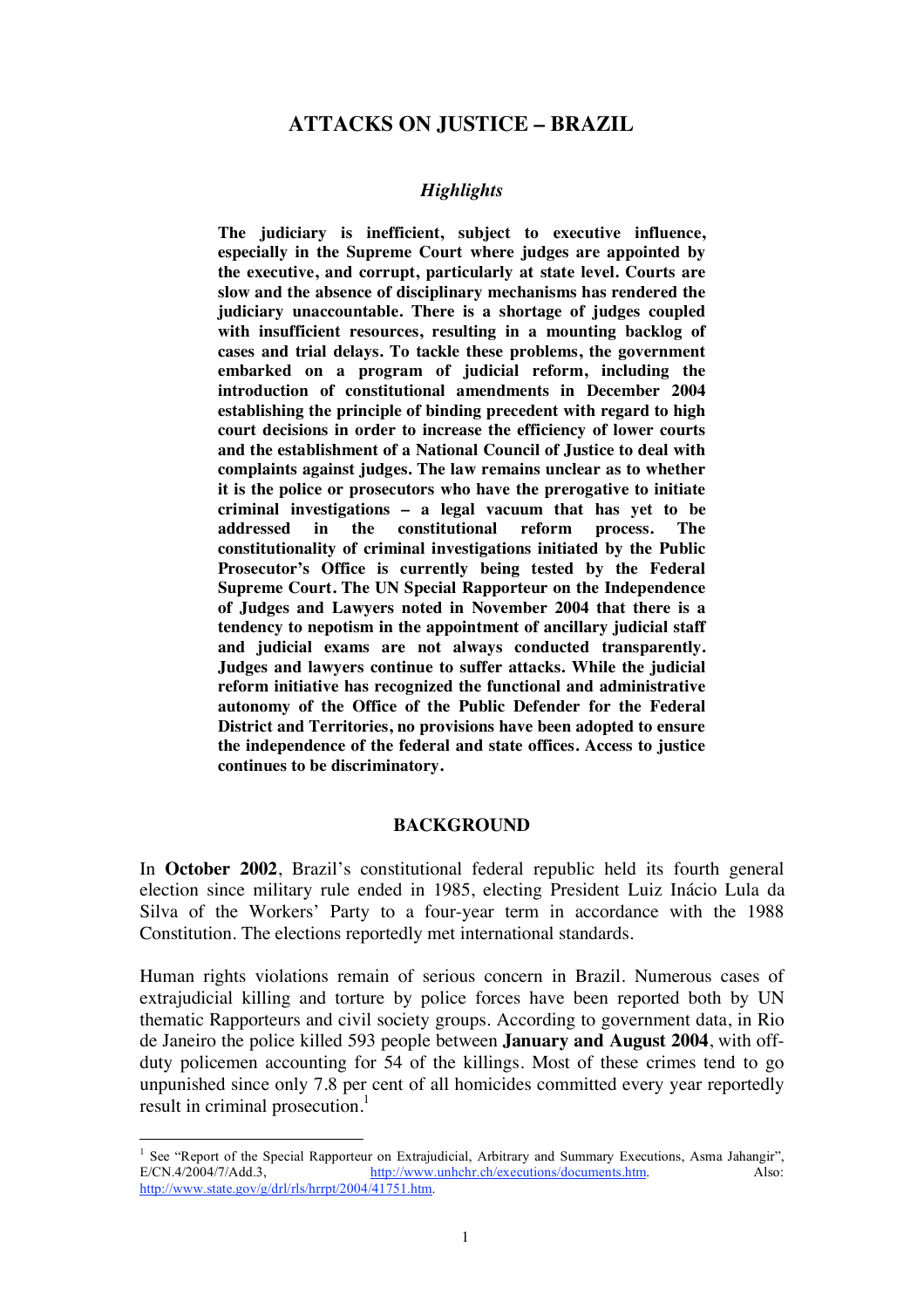The situation of human rights defenders in Brazil is worrying. There is a widespread public perception that activists in Brazil are seeking impunity for common criminals, frequently resulting in verbal and physical attacks against them, and this is often coupled with neglect or acquiescence on the part of the state authorities. Human rights defenders are at particularly high risk in rural areas.<sup>2</sup>

Conditions of detention continue to fall short of internationally-accepted human rights standards. Serious overcrowding, substandard sanitary conditions, ill-treatment and torture remain issues of concern. The situation of detainees has resulted in frequent rioting. The last reported prison riot took place in **April 2005** at a youth detention centre in Rio de Janeiro. $3<sup>3</sup>$ 

The Constitution was amended in **2003** to establish an upper limit for the annual salary of government officials, which in any event cannot exceed that of Supreme Court judges. 4

## **JUDICIARY**

The 1988 *Constitution* guarantees the independence of the judiciary.<sup>5</sup> The judiciary is made up of state and federal courts. The **Federal Supreme Court** (*Supremo Tribunal Federal*), the highest judicial authority exercising federal jurisdiction and providing constitutional interpretation, currently comprises 11 judges nominated by the President of the Republic and appointed by an absolute majority of the Senate of the Republic. The **High Court of Justice** (*Superior Tribunal de Justiça-*STJ) consists of 33 judges nominated by the President and approved by a simple majority of the Senate. Each of Brazil's 26 states has state and federal courts exercising first instance jurisdiction.

## **Judicial reform**

The need to reform the Brazilian judiciary has been the subject of debate for over 12 years: the judiciary has resisted reform and the creation of external control mechanisms by upholding a strict interpretation of the principle of separation of powers and the system of checks and balances enshrined in the Constitution.

Judges' reluctance in the past to agree to Brazil's incorporation into the United Nations system has accentuated the judiciary's shortcomings. The most contentious aspect of the judicial reform agenda has centred on governance of the judiciary; successive reform proposals in the past shared several areas of concern, including enhancing the justice system, rationalizing the mechanisms for constitutional judicial review, strengthening accountability and external control, broadening access to justice and democratizing judicial institutions. Public perception has traditionally been that the judiciary is a power that is above the country and the law itself, and therefore

 $\frac{1}{2}$ <sup>2</sup> See "Front Line Brazil: Murders, Death Threats and Other intimidations of Human Rights Defenders, 1997— 2001". Also: "Human Rights in Brazil 2003 Global Justice Annual Report". <sup>3</sup>

See "Brazil: Riot in Rio Youth Detention Center", http://www.hrw.org/english/docs/2005/03/28/brazil10378.htm<br>4 http://www.georgetown.edu/pdba/Constitutions/Brazil/brazil.html

<sup>5</sup> http://www.georgetown.edu/pdba/Constitutions/Brazil/brazil.html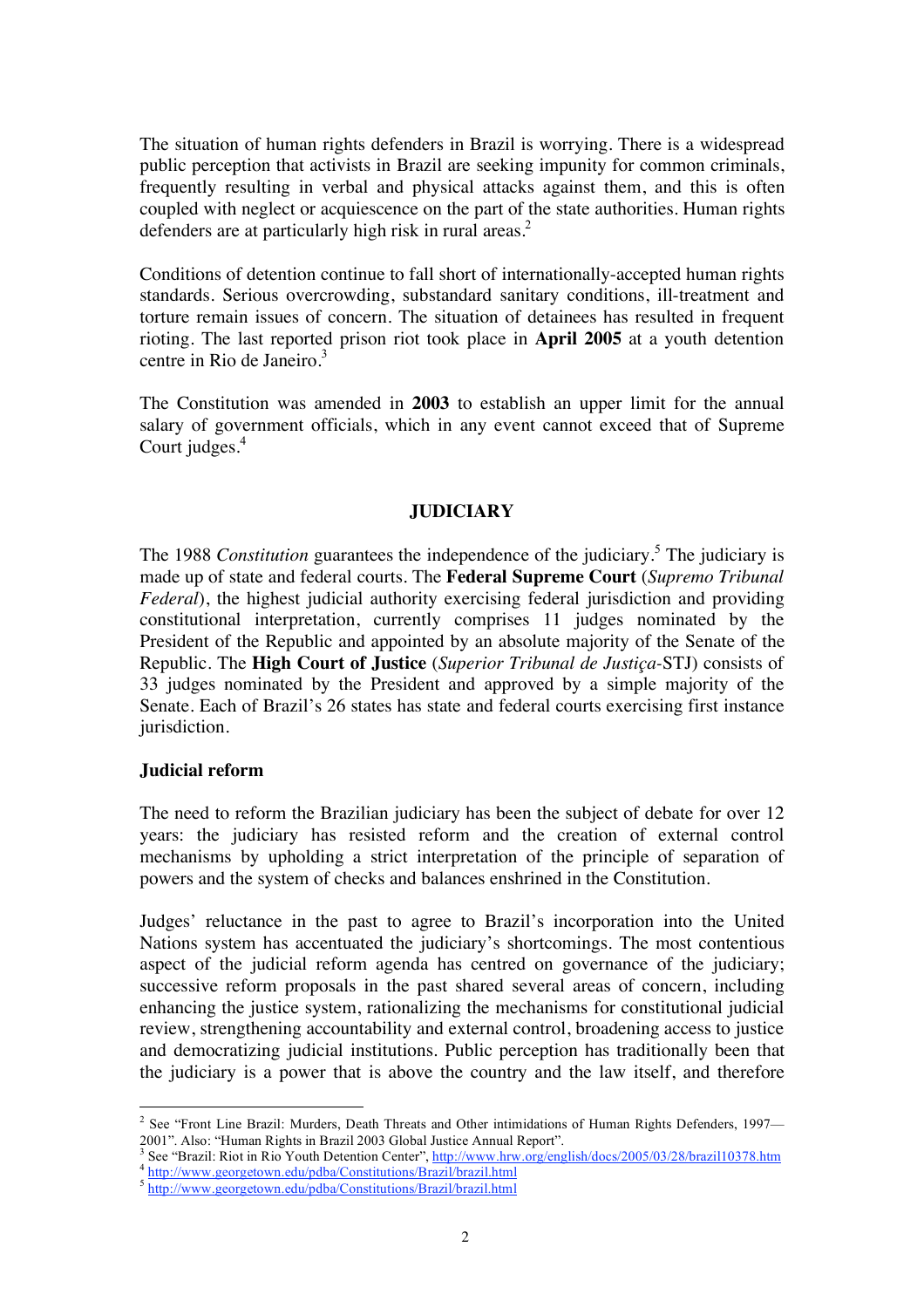unaccountable. Ever since President Lula took office in January 2003, he has been determined to resolve the issue of lack of accountability, which he has referred to as the 'black box'.

In **May 2003**, the government established the **Secretariat for Judicial Reform** (*Secretaria de Reforma do Judiciário*) as an organ of the Ministry of Justice charged with formulating, fostering, supervising and coordinating the process of reforming the administration of justice and fostering dialogue between the legislative, executive and judicial branches. On **7 July 2004**, the Senate approved the basic content of the longawaited judicial reform. The approved bill included amendments to the Constitution that sought mainly to establish the principle that High Court decisions should be considered as binding precedent and to permit external control of the judiciary. Constitutional Amendment 45 of **8 December 2004** (*Emenda Constitucional Nº 45 de 8 de Dezembro de 2004*) was subsequently adopted, amending and developing over 20 provisions of the Federal Constitution dealing with the judiciary, including better judicial mechanisms for protecting human rights.<sup>6</sup>

One key aspect of *Constitutional Amendment 45* is the prominence given to Brazil's **international human rights obligations**. The constitutional reforms enhance the status of human rights treaties ratified by Brazil both at the substantive and the procedural level. A new clause in **article 5** of the Constitution establishes that international human rights treaties ratified and approved by a three-fifths majority in the legislature will automatically acquire the status of constitutional amendments and will become part of domestic law with constitutional legal force. At the procedural level, in cases involving human rights violations which may breach Brazil's obligations under international law, the reform amends **article 109** of the Constitution to empower the General Prosecutor (*Procurador Geral da República)* to request the Supreme Court that such cases be transferred from state courts to the federal courts. Although this measure seeks to give prominence to the federal prosecution of human rights abuses and, given that state-level judges are more subject to political influence, ensure that appropriate judgments are handed down, it has reportedly been criticized by certain members of the judiciary as an encroachment on the power of state courts. The absence of concrete guidelines for the General Prosecutor has also been criticized. In **May 2005,** the **Brazilian Judges' Association** (*Associação dos Magistrados Brasileiros*, or AMB) questioned the constitutionality of **paragraph five of the amended Federal Constitution's new article 109** (see 'Cases' below).

A further new article in the **amended constitution**, **article 102**, establishes the principle that summary judgments relating to Federal Supreme Court decisions are binding. Although, prior to the reform, Federal Supreme Court judgments on constitutional matters were binding on all lower courts, judgments on other common matters were not, thus unnecessarily increasing the flow of litigation between the lower and higher courts and undermining legal certainty. According to some lower court judges, this reform will provide them with more guidance and increase court efficiency; other court judges argue that they will be less independent since they will not be free to decide cases. In general, however, higher court judges are said to

 <sup>6</sup> See *Secretaria de Reforma do Judiciário do Ministério da Justiça*, http://www.mj.gov.br/reforma/; *Emenda Constitucional Nº 45 de 8 de Dezembro de 2004*, published in the "Official Gazette of the Union" on 31 December 2004, http://www.mj.gov.br/reforma/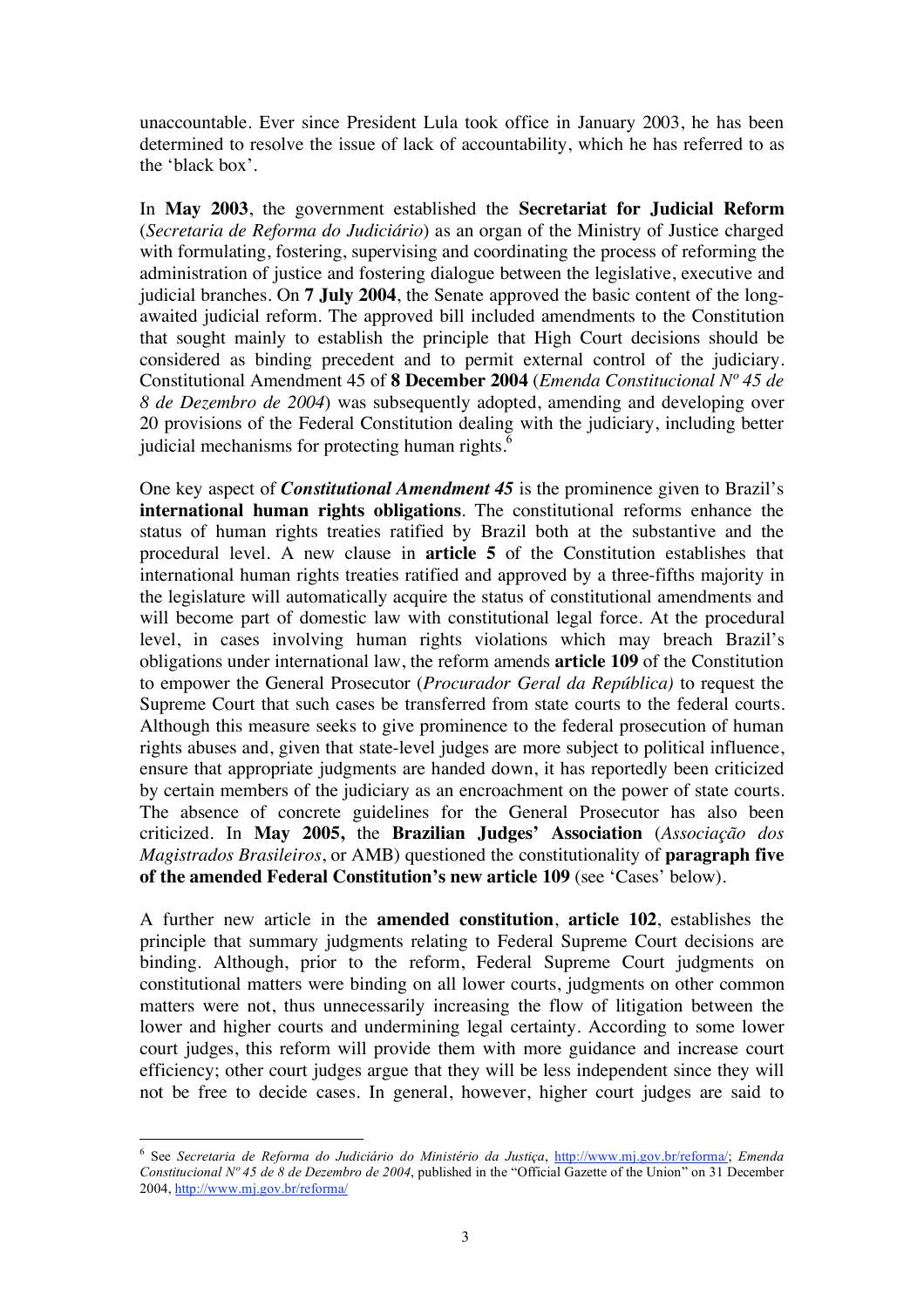support the idea that summary judgments should be binding, while lower court judges fear that it may limit their autonomy and decision-making (see 'Cases' below).

## *The National Council of Justice*

Another essential change introduced as a result of the reform program is the new **article 103-B of the Constitution**, which establishes the **National Council of Justice** (*Conselho Nacional de Justiça*, or CNJ) as an external body independent of the courts, and with power to oversee compliance with internal rules and deal with complaints against all judges. The prime objective is to increase transparency and strengthen accountability in the internal functioning of the judiciary. Due to become operational in **June 2005**, the CNJ will comprise 15 members appointed by the President and approved by the Senate, of which nine will be judges selected from all levels of the state and federal branches; the remaining six members will be made up of representatives from the Public Prosecutor's Office, as well as the Bar Association and citizens of high standing who have legal expertise designated by the legislature. The names of all CNJ members were made public on **5 May 2005**. 7 The CNJ's legality was challenged by the Brazilian Judges' Association (*Associação dos Magistrados Brasileiros*, or AMB) in **December 2004** (see 'Cases' below).

## **Independence**

The judiciary is slow and often corrupt, and the weakness of its disciplinary mechanisms inhibits its effectiveness. The failure over decades to introduce any type of judicial reform has led to increasing backlogs and trial delays. Bureaucratic congestion of the courts is a major hindrance. Besides, there is a shortage of judges – 7.62 for every 100,000 inhabitants as of May 2005 – and the population feels that the majority of the country's 16,900 judges (as of July 2003) is out of touch and unaccountable to the citizenry they serve. A poll commissioned by the Brazilian Bar Association in **May 2003** indicates that the judiciary is the second least respected government institution in Brazil. Roughly 38 per cent of those consulted in the survey did not trust the judicial system.<sup>8</sup>

A visit to Brazil by the UN Special Rapporteur on the Independence of Judges and Lawyers, Leandro Despouy, in **November 2004** revealed other pervasive problems affecting the Brazilian judiciary. The Special Rapporteur noted that, while entry into the judicial profession is through state and federal competitive examinations as provided for in article 93(I) of the Constitution, these examinations have not always been conducted in an anonymous and transparent manner. He also highlighted the notorious under-representation of women, those of African descent and indigenous people in the judiciary and Public Prosecutor's office. Nationwide, women are in the majority in lower courts but only hold five per cent of the top judicial positions, with members of black or indigenous communities occupying less than one per cent of such jobs. The Special Rapporteur pointed to a tendency to nepotism in the

<sup>-&</sup>lt;br>7 See *'Indica últimos nomes para Conselho Nacional de Justiça',* 6 May 2005, http://www1.folha.uol.com.br/folha/brasil/ult96u68818.shtml

<sup>8</sup> See '*Presidente do Supremo apresenta os indicadores estatísticos do Poder Judiciário e sugere mudança na atuação da Justiça',* 12 May 2005, http://www.infojus.gov.br/portal/noticiaver.asp?lgNoticia=16852; The Cyrus R. Vance Center for International Justice Initiatives Strategy Summit for the Americas, New York, 3–5 March 2005 - Country Report Brazil.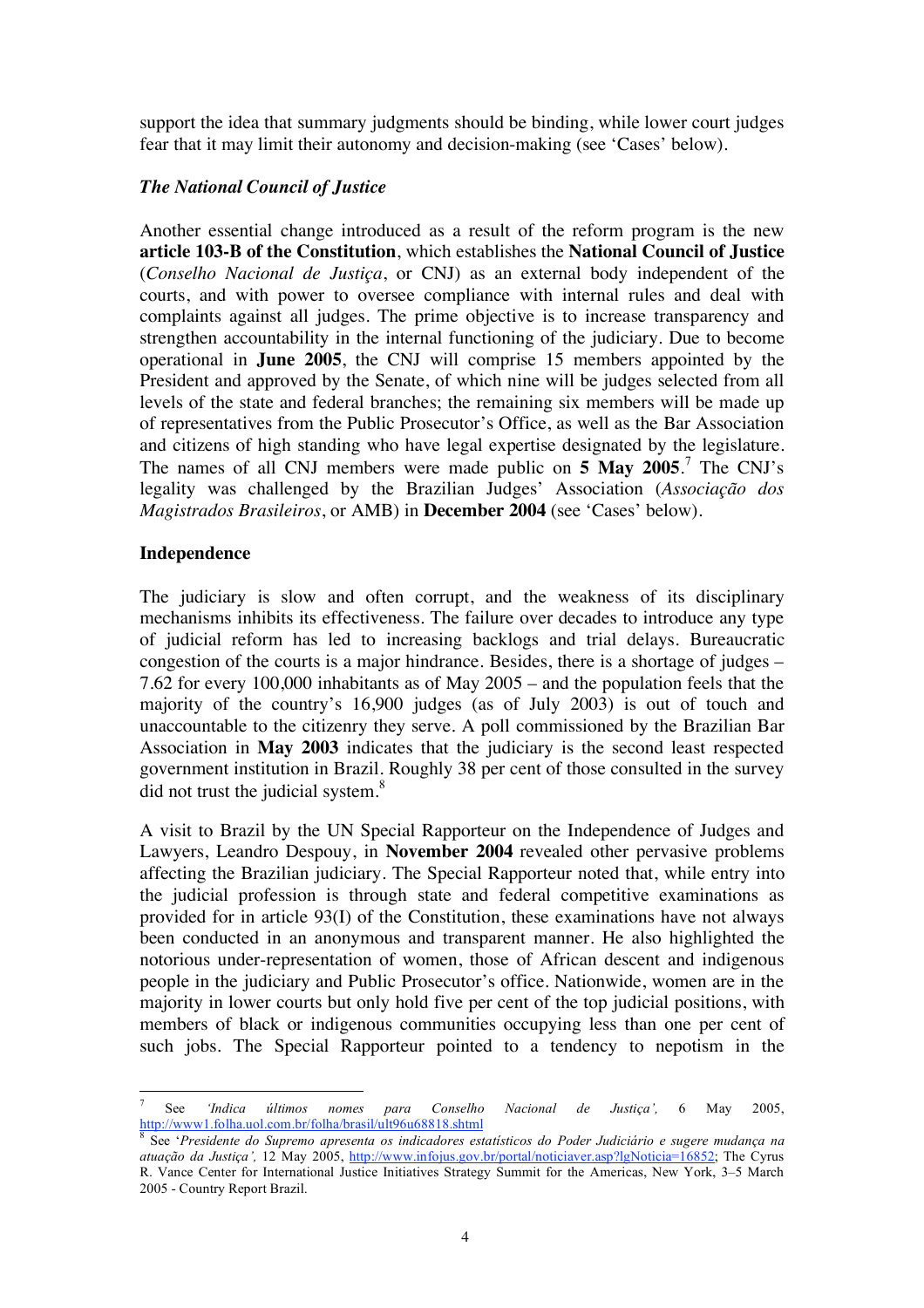appointment of ancillary judicial staff, and the sometimes excessive reliance on judicial secrecy, particularly in corruption cases involving members of the judiciary.<sup>9</sup>

# **Cases**

# *The National Council of Justice* (*Conselho Nacional de Justiça)*

On **14 April 2005**, the Federal Supreme Court ruled on the constitutionality of the National Council of Justice (CNJ). Its legality was challenged by the Brazilian Judges' Association (*Associação dos Magistrados Brasileiros*, *AMB*) in **December 2004** in a constitutional challenge (*Ação Direta de Inconstitucionalidade No. 3367*). The AMB contended that the creation of an external oversight body to supervise the judiciary could undermine judicial independence and jeopardize the principle of separation of powers. The Federal Supreme Court held, by a 7-4 majority, that the CNJ was constitutional and posed no barrier to the independent exercise of judicial activity. $10$ 

## *ADIN (ação direta de inconstitucionalidade) No. 3486*

In **May 2005,** the **Brazilian Judges' Association** (*Associação dos Magistrados Brasileiros*, *AMB*) questioned the constitutionality of **paragraph five of the amended Federal Constitution's new article 109**, which establishes that federal judges can decide cases concerning gross violations of human rights. Since the federal government has the ultimate responsibility for international human rights treaties that have already been ratified, the new paragraph stipulates that a case at state level related to a gross human rights violation can at any time, on application to the High Court of Justice, be transferred to a federal court. The AMB's main arguments concern the principle of the 'natural judge', namely, the initial court/judge and usually the only one to receive, hear and rule on the proposed case. It claims that the definition of what constitutes a human rights offence is vague, thus allowing for a range of different interpretations that could lead to the 'new' clause being abused. The AMB also claims that there are no clear criteria for the transfer of judicial competences from state courts to federal ones, thereby bringing uncertainty into the criminal law system. The case is being considered at present by the Brazilian Supreme Court.

## *Attacks on judges*

In **October 2002**, both **Dr Cristiano Arantes e Silva**, judge for the judicial district of Xinguara in the south of Para state in the Amazonia region, and his wife were reportedly the target of an elaborate campaign of threats and intimidation, which

<sup>-&</sup>lt;br>9 <sup>9</sup> "Report of the Special Rapporteur on the independence of judges and lawyers, Mr Leandro Despouy, Addendum.<br>Mission to Brazil",  $E/CN.4/2005/60/add.3$ , 22 February 2005, paras. 21-24, Mission to Brazil", E/CN.4/2005/60/add.3, 22 February 2005, paras. 21-24,

http://ap.ohchr.org/documents/sdpage\_e.aspx?b=1&se=59&t=9 10 See *"AMB questiona creação do Conselho Nacional de Justiça",* 

http://www.stf.gov.br/noticias/imprensa/ultimas/ler.asp?CODIGO=129986&tip=UN&param; "*Plenário julga Conselho Nacional de Justiça"*,

http://www.stf.gov.br/noticias/imprensa/ultimas/ler.asp?CODIGO=129986&tip=UN&param; "*STF-Supremo julga constitucional Conselho Nacional de Justiça",* 13 April 2005,

http://www.stf.gov.br/noticias/imprensa/ultimas/ler.asp?CODIGO=130087&tip=UN&param; "Ordem Dos *Advogados do Brasil STF diz que Conselho Nacional de Justiça é constitucional",* 13 April 2005, http://www.oab.org.br/noticias.asp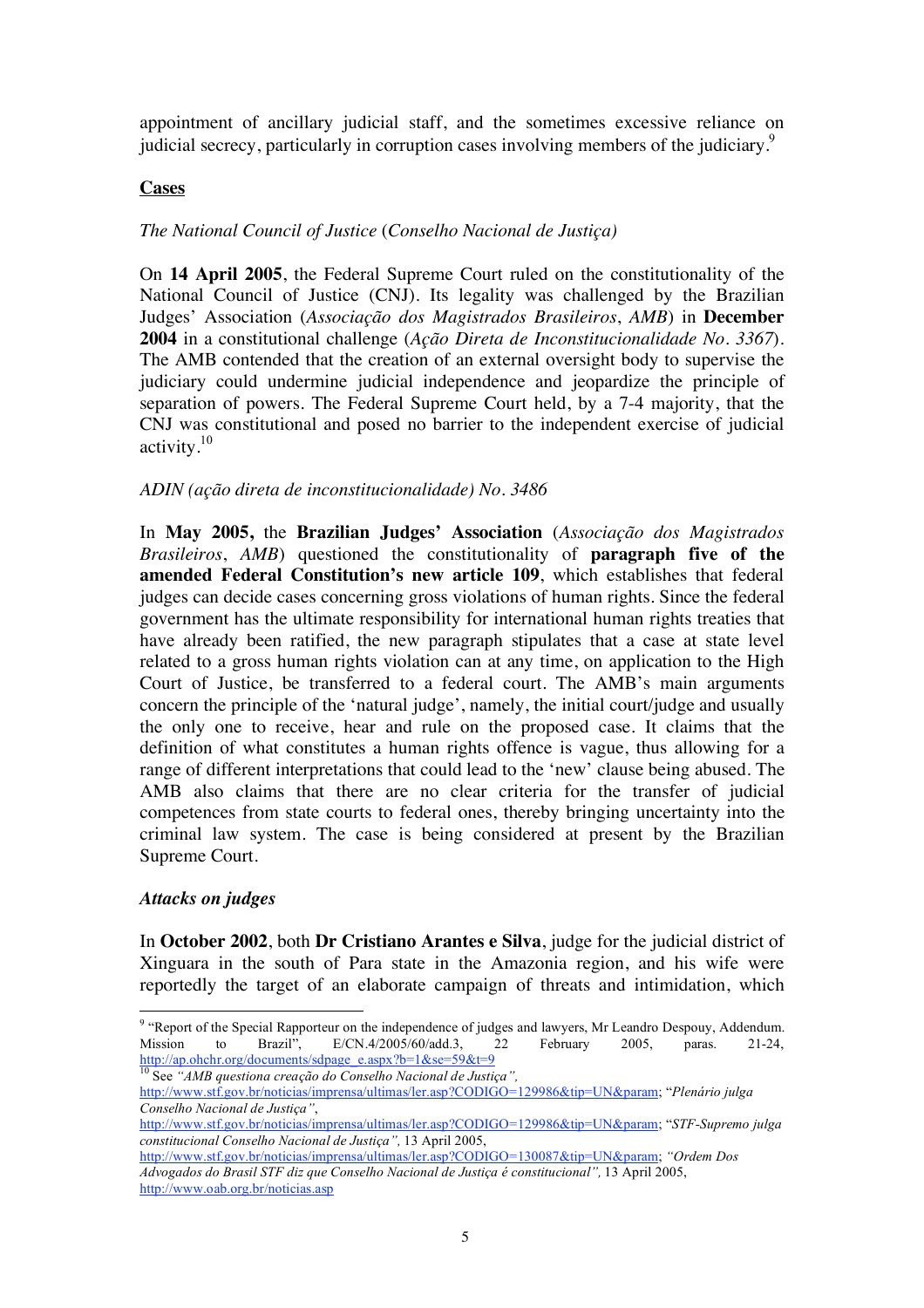appeared to be related to his anti-corruption stand. He had delivered verdicts in several cases of corruption, which had been plaguing the district for many years. On 25 September 2002, four shots were fired at his house, causing serious damage to the front door. He was also subject to numerous anonymous insulting phone calls, and anonymous letters defaming him had been posted throughout the town.

On **14 March 2003,** an unknown assailant killed **Judge Antônio Machado José Dias** in the town of Presidente Prudente, in the state of São Paulo. Dias, a district judge in Presidente Prudente, was the victim of an ambush in which an unknown assassin shot him dead in his car as he was on his way home. Dias was also the administrator of seven prisons in the Presidente Prudente region. He had been overseeing trials involving the leadership of the First Capital Commando (*Primeiro Comando da Capital*, or PCC), a criminal organization that operates inside the prisons in São Paulo State, as well as the trial of Rio de Janeiro drug lord Fernandinho Beira-Mar, who had been transferred to a São Paulo prison on 27 February 2003. Judge Dias had received threatening letters in late 2002 and as a result received police protection for some time. Two days before he was killed, Dias, believing that his safety was no longer at risk, proceeded to dismiss his bodyguards.<sup>11</sup>

On **24 March 2003**, **Alexandre Martins de Castro Filho**, judge at the Espírito Santo State Criminal Court (*Vara de Execuções Penais*) was killed in Vila Velha, Espírito Santo. Castro Filho was a member of a group set up at state-level by the Public Prosecutor's office to fight organized crime (*Grupo de Repressão ao Crime Organizado do Ministério Público Estadual*) as well as of a special task force established by the federal government to fight organized crime in Espírito Santo. Two unidentified gunman riding a motorcycle shot Castro Filho in the head, abdomen and left arm as he arrived at the Bele Forma gym in Vila Velha's Itapoã neighbourhood. Castro Filho was under police protection because he had previously received death threats connected with his work to combat organized crime in the state.

## *Judicial corruption*

Cases of judicial corruption were reported during the period. In **October 2003**, a police operation codenamed 'Anaconda' caught judges 'selling' lenient sentences to criminals. The operation led to the arrest of eight individuals, including **Judge Joao Carlos Rocha Mattos**, two police captains and several businessmen.<sup>12</sup>

A **July 2004** report by the Joint Parliamentary Commission of Inquiry – a body established by the government in June 2003 to investigate violence and sexual exploitation of minors in Brazil (*Comissão Parlamentar Mista de Inquérito da Exploração Sexual*) – directly implicated over 250 members of the Brazilian elite and authorities, including judges and serving politicians, in child prostitution rings. The judiciary was accused of being complicit in the exploitation by omission and collusion. Judges often grant impunity to alleged abusers who have political and

<sup>&</sup>lt;sup>11</sup> See http://www.icj.org/news.php3?id\_article=2773&lang=en <sup>12</sup> See "Online Pioneer, The War On Corruption Nets A Passel Of Suspects", 17 December 2004, http://ins.onlinedemocracy.ca/print.php?sid=4304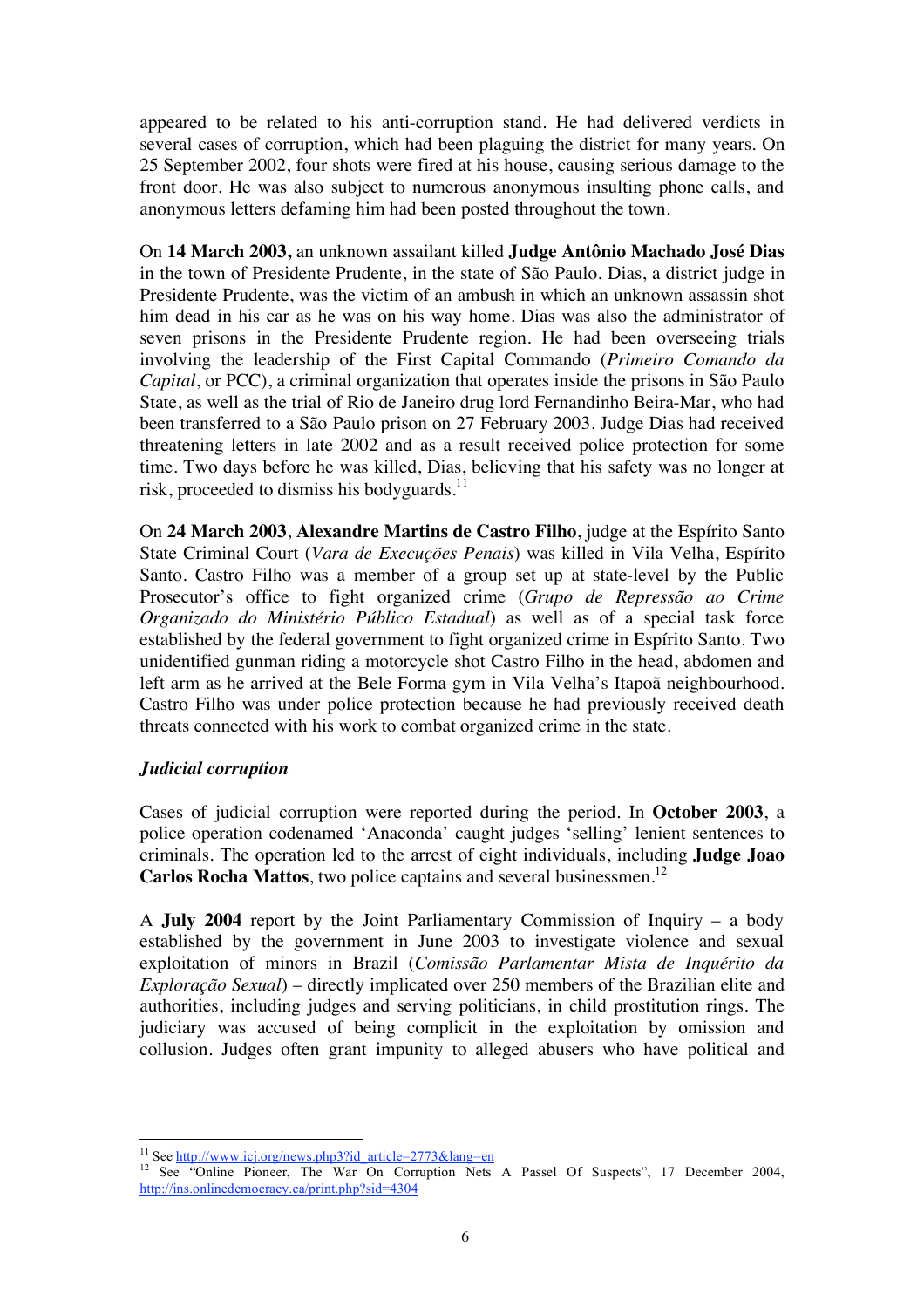economic influence. The report called for the indictment of the 250 alleged abusers and the implementation of stricter laws.<sup>13</sup>

## **LEGAL PROFESSION**

**Article 133 of the Constitution** proclaims the indispensability of lawyers in the administration of justice and affirms their immunity in respect of acts committed and comments made in the discharge of their duties, within the limits of the law.

While lawyers practising in most areas are generally independent and can exercise their profession without fear or coercion, those working on human rights issues, particularly those affecting the poor and disenfranchised sectors of society who are most neglected by the justice system (see 'Access to Justice' below), are often subjected to attacks and intimidation. Human rights lawyers often suffer stigmatization, which can jeopardize their chances of promotion or judicial appointment and their ability to obtain clients.<sup>14</sup>

The gender composition of the Brazilian legal profession is more balanced than is the case with judges. As of **September 2004,** there were 436,698 lawyers practising in Brazil, of whom 190,318 were women. Furthermore, official statistics indicate that the percentage of women lawyers who have qualified in the last five years is over 50 per cent.<sup>15</sup>

#### **The Brazilian Bar Association**

Admission into the legal profession and other professional rules and regulations are governed by internal codes issued by the Brazilian Bar Association (*Ordem dos Advogados do Brasil, OAB*). These rules include, *inter alia*, the March 1995 Code of Ethics and Discipline (*Código de Ética e Disciplina*), which oblige lawyers to uphold the Constitution, the mode of organization of the legal democratic state, human rights and social justice.

All lawyers seeking to practise in Brazil must pass the OAB examination to gain membership. Prior to the December 2004 constitutional reform, judges and prosecutors were not required by law to be members of the Bar Association. The constitutional amendment now requires all judges and prosecutors to demonstrate that they have practised law, but the terms of this practice are still to be fully regulated. Sometimes this can be demonstrated by having been an intern in a court of law, for example. Furthermore, once a candidate passes the examination and becomes eligible to be a judge or prosecutor, he or she has to resign their membership of the OAB because the two activities are incompatible.

#### **Cases**

<sup>&</sup>lt;sup>13</sup> See "Brazil's child sex abusers feel the heat", 17 June 2004, http://english.aljazeera.net/NR/exeres/979854FF-D028-4958-A7CE-FBDEAFC0C288.htm.<br><sup>14</sup> See Cyrus R. Vance Center for International Justice Initiatives Strategy Summit for the Americas, New York, 3–

<sup>5</sup> March 2005 – Country Report Brazil. 15 See Cyrus R. Vance Center for International Justice Initiatives Strategy Summit for the Americas, New York, 3–

<sup>5</sup> March 2005 – Country Report Brazil.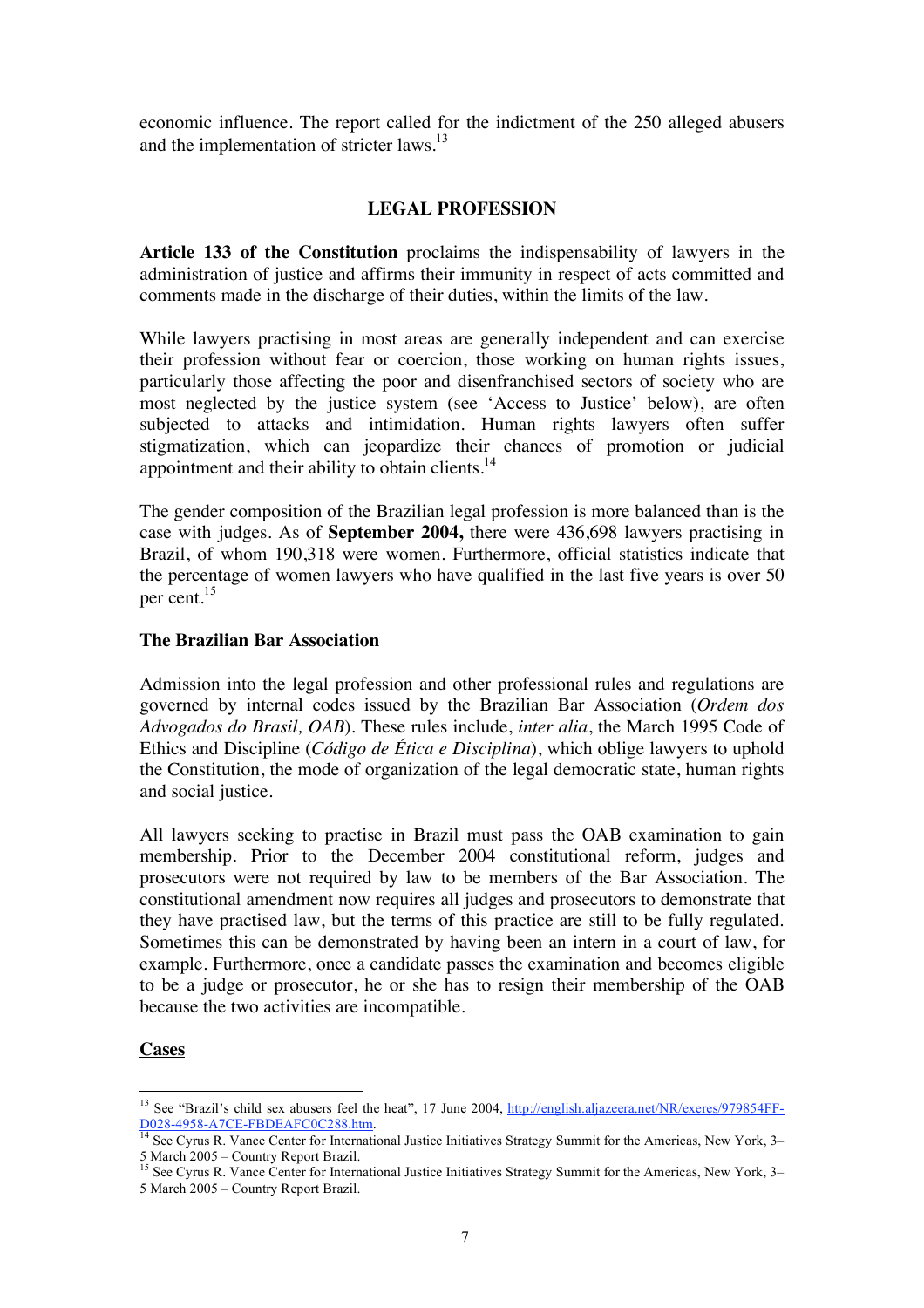#### *Attacks on lawyers*

Lawyer **Valdênia Paulino**, was forced to leave the country in **November 2003** after she received threats from police officers. This followed a public hearing in **June 2003** at which she denounced human rights violations committed by police in the suburbs of São Paulo. Valdênia worked at the Sapopemba Human Rights Centre in the São Paulo suburbs. In over ten years of work, she campaigned against police corruption and police violence in the region. It was not the first time that she had had to leave the country as a result of threats.<sup>16</sup>

#### **PROSECUTORS**

The Public Prosecutor's Office (*Ministério Público*) is the institution responsible for instigating criminal prosecutions in Brazil. **Article 129 of the 1988 Constitution**, which lists the office's powers and institutional functions, authorizes it to initiate civil investigations but does not expressly authorize it to initiate criminal investigations. Conversely, **article 144** places the right/duty to investigate crimes on the police without expressly stating that it should have the monopoly in doing so. The situation has been described as a 'legal vacuum', since it is unclear in law whether it is the police or the prosecutors who have the right to initiate criminal investigations. Although *Constitutional Amendment 45* of **December 2004** established an external oversight body for the Public Prosecutor's Office – the **National Council of the Public Prosecutor's Office,** this legal vacuum has yet to be addressed in the context of the constitutional reform.

Between **2000 and 2003**, the Public Prosecutor's Office carried out a number of criminal investigations that unveiled several cases of corruption and fraud and other scandals involving public officials. In response, one public official, who had been indicted as a result of investigations carried out by the Public Prosecutor's Office, asked the Federal Supreme Court in **April 2003** to rule on the constitutionality of such investigations (see 'Cases', below). These constitutional challenges argued that, because articles 129 and 144 of the Constitution expressly grant the police the power to initiate criminal investigations but do not explicitly indicate that the Public Prosecutor's Office has the same powers, any criminal investigations carried out by the latter and any resulting indictments and/or convictions are unconstitutional. It is feared that if the investigative powers of the Public Prosecutor's Office are struck down, many current and future prosecutions for corruption will have to be dropped, thus fostering a climate of impunity among government officials.

#### **Cases**

In **April 2003** Remi Abreu Trinta, a federal deputy from the State of Maranhão who had been accused of fraud on the basis of investigations carried out by the Federal Prosecutor's Office, applied to the Federal Supreme Court (*Supremo Tribunal* 

 <sup>16</sup> See "Rede Social Sapopemba: killing policies in the periphery of São Paulo", http://www.social.org.br/relatorio2003ingles/relatorio021.htm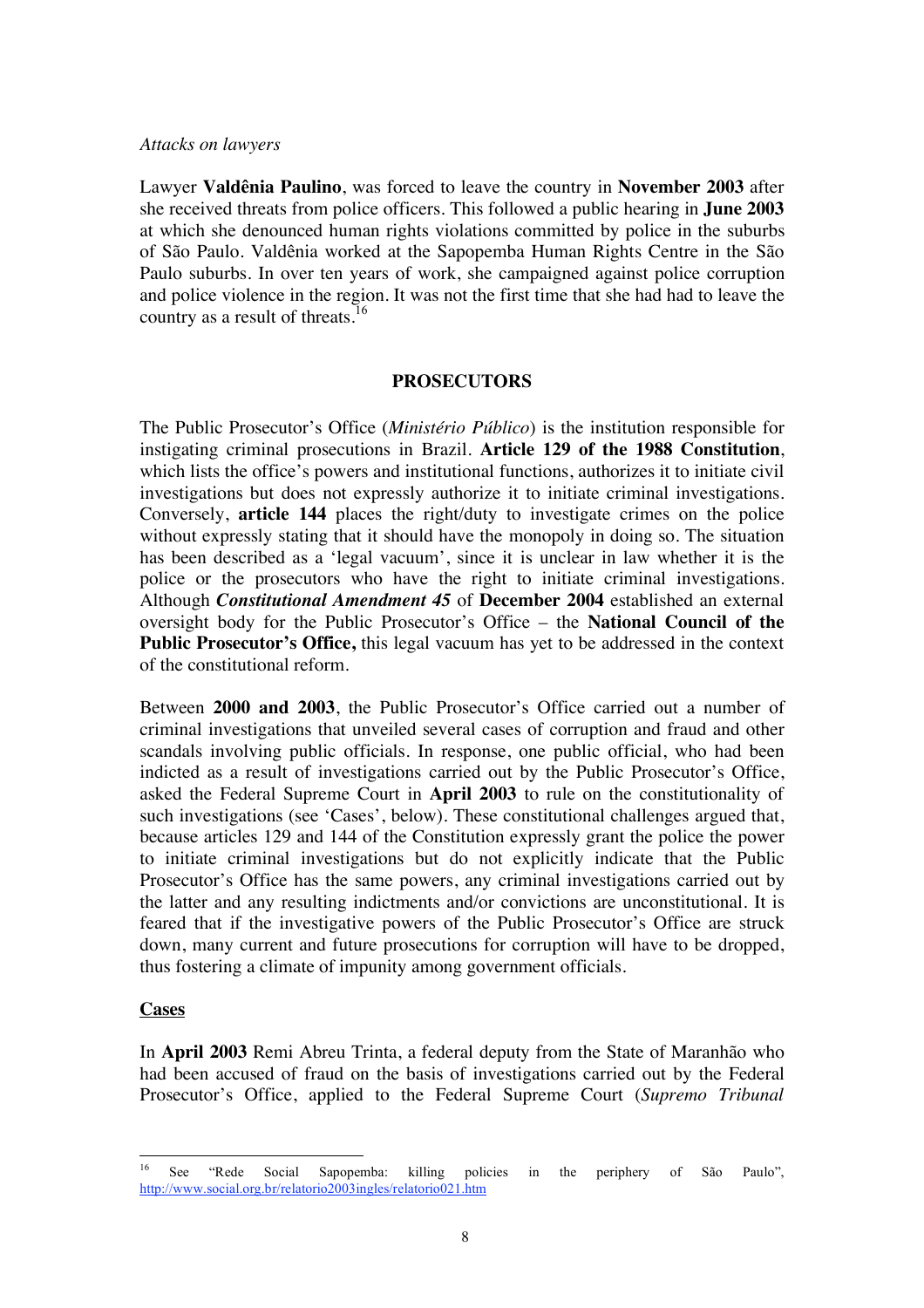*Federal,* STF) for the charges to be dropped, arguing, *inter alia*, that the investigation was unconstitutional. The STF's decision was pending as of **13 May 2005**. 17

# **ACCESS TO JUSTICE**

A "**Report on Judicial Power"** (*Diagnóstico do Poder Judiciário*) published in **August 2004** by the Secretariat for Judicial Reform highlights the problems arising from the delays and backlogs afflicting the Brazilian court system. According to the report, **in 2003**, 17.3 million cases (one for every ten inhabitants) had been filed before the courts, of which 12.5 million had been settled, thus leaving a backlog of 4.7 million unresolved cases for that year alone.<sup>18</sup>

Civil society organizations have indicated that public authorities bear a large amount of responsibility for the backlog, given that 80 per cent of court rulings deal with matters connected to the State. While delays and backlogs are endemic throughout the judicial system, some parts of the country, such as São Paulo, are more adversely affected than others. $19$ 

## **Discrimination**

Groups that are marginalized and discriminated against often have to endure further discrimination when seeking access to justice, in terms of both finding a lawyer to represent them and gaining access to a court, particularly when members of such groups are the victims or claimants in a case.

Both the Inter-American Commission and human rights NGOs have condemned 'the general pattern of negligence and ineffectiveness on the part of the State in prosecuting and convicting aggressors' in cases of violence against women. One indication of this neglect of victims of domestic violence by the judicial system is the fact that only two per cent of complaints of domestic abuse culminate in a conviction. Brazil is currently one of the few countries in the region that has failed to enact legislation on domestic violence. It is also difficult for a judicial remedy to be obtained in the case of 'street children' and adolescents who have been murdered by death squads or subjected to sexual exploitation.<sup>20</sup>

http://ap.ohchr.org/documents/sdpage\_e.aspx?b=1&se=59&t=9; Maria da Penha vs Brazil, Case 12,051, Report

<sup>&</sup>lt;sup>17</sup> See "Ministério Público do Maranhão. MP está mobilizado para acompanhar votação no STF", 31 August 2004; "*Supremo Tribunal Federal Inquérito Nr 1968"*, http://www.stf.gov.br/processos/processo.asp?PROCESSO=1968&CLASSE=INQ&ORIGEM=AP&RECURSO=0 &TIP\_JULGAMENTO=M; "Report of the Special Rapporteur on the Independence of Judges and Lawyers, Mr Leandro Despouy, Addendum. Mission to Brazil", E/CN.4/2005/60/add.3, 22 February 2005, paras. 21–24, http://ap.ohchr.org/documents/sdpage\_e.aspx?b=1&se=59&t=9

**<sup>18</sup> See "Report of the Special Rapporteur on the Independence of Judges and Lawyers, Mr Leandro Despouy,** Addendum. Mission to Brazil", E/CN.4/2005/60/add.3, 22 February 2005, paras. 21–24, "*Secretaria de Reforma do Judiciário* – *Diagnóstico do Poder Judiciário"* ["Secretariat for Judicial Reform – Report on Judicial Power"], http://www.mj.gov.br/reforma/

<sup>19</sup> See "*Movimento Nacional de Direitos Humanos, Uma reflexão sobre o judiciário brasileiro frente aos direitos humanos"*, http://www.mndh.org.br/<br><sup>20</sup> See "Report of the Special Rapporteur on the Situation of Human Rights and Fundamental Freedoms of

Indigenous People, Rodolfo Stavenhagen", Addendum, Analysis of Country Situations and Other Activities of the Special Rapporteur, 16 February 2005, paras. 15–17,

http://ap.ohchr.org/documents/sdpage\_e.aspx?b=1&se=59&t=9; "Report of the Special Rapporteur on the Independence of Judges and Lawyers, Mr Leandro Despouy", Addendum, Mission to Brazil, E/CN.4/2005/60/add.3, 22 February 2005, paras. 24–37,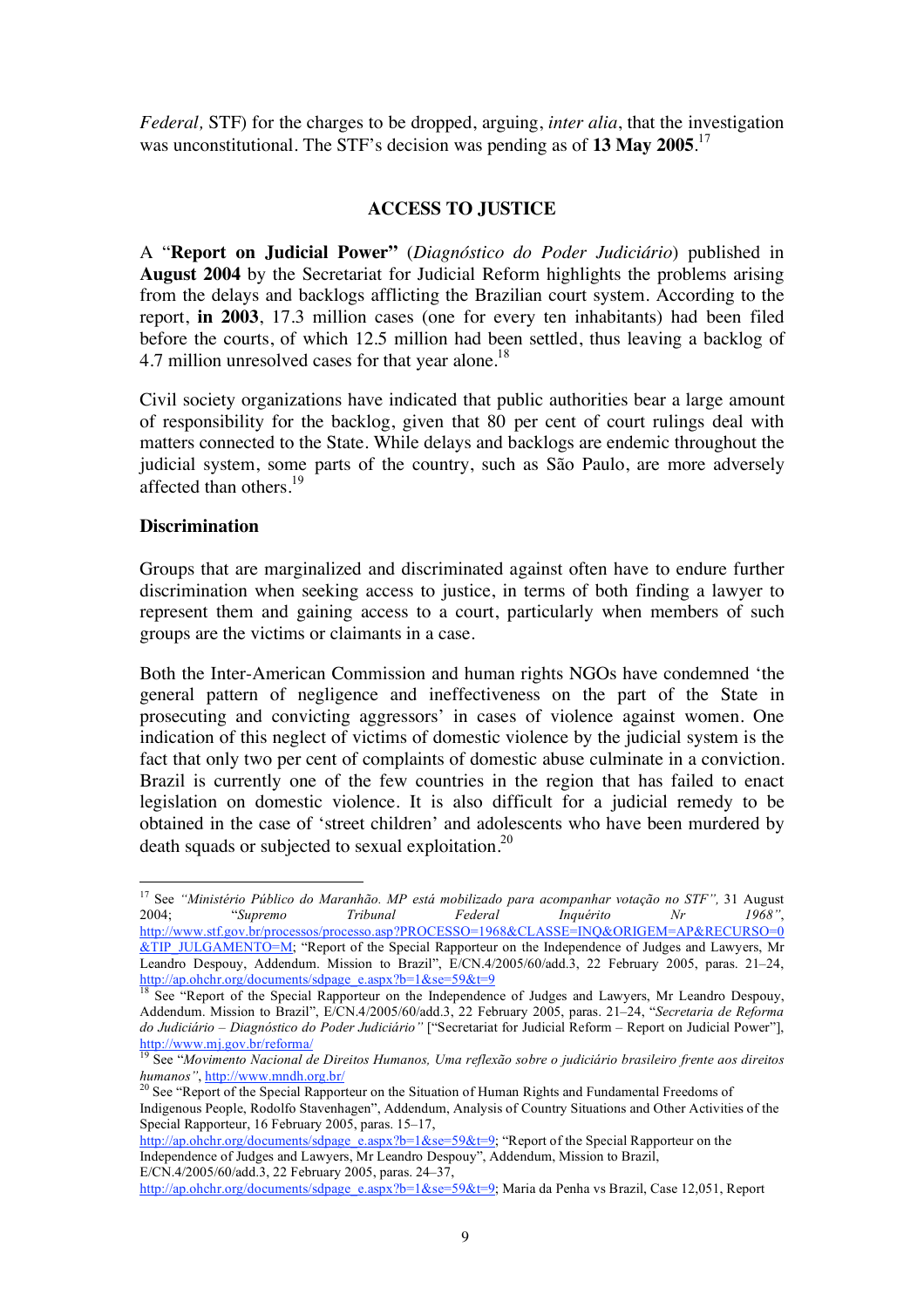Other social and ethnic communities, such as indigenous peoples, landless workers, those of African descent and *Quilombo* residents, face similar problems in accessing justice, particularly when they are the victims or claimants in proceedings. The issue of impunity for human rights violations committed against indigenous communities and landless rural workers is particularly worrying. Reportedly, only five per cent of the 1,207 murders of rural workers that took place nationwide between 1985 and March 2001 led to a conviction. Human rights violations committed against Brazilian Indians also suffer from impunity. $2<sup>1</sup>$ 

#### **The Office of the Public Defender**

In a country where over 70 million people live below the poverty line and 54 per cent of the population is either unemployed or receiving less than the national minimum wage, the provision of free legal services is undoubtedly of paramount importance. The Office of the Public Defender, created in January 1994, provides for free legal assistance to the public.

Article 5 (LXXIV) of the **1998 Federal Constitution** stipulates that 'the State has to provide full and free legal assistance to whoever proves not to have sufficient funds'. So that this duty can be carried out, article 134 provides for the enactment of legislation to establish the Office of the Public Defender (*Defensoria Pública*). Although the Office of the Public Defender is regarded as a single and indivisible institution, it is effectively divided into three branches: *Complementary Law no. 80 of 12 January 1994* (*Lei Complementar nº 80 de 12 de janeiro 1994*) establishes the Office of the Public Defender for the Federal District and Territories (*Defensoria Pública do Distrito Federal e Territórios*) and the Federal Office of the Public Defender (*Defensoria Pública da União*) and lays down general provisions for the creation by the competent authorities of public defenders' offices in every state.

The otherwise efficient functioning of this institution is hampered by a distinct 'lack of autonomy and subjugation to the executive', according to a general study by the Secretariat for Judicial Reform published in **December 2004**. For example, 73 per cent of the state public defenders' offices are controlled by state governors and 95 per cent depend on state budgets for funding. Although the December 2004 judicial reform adds a new paragraph to article 134 of the Constitution recognizing the functional and administrative autonomy of the Office of the Public Defender for the Federal District and Territories, no provisions have been adopted to ensure the independence of the federal and state offices. Furthermore, there are still three states that do not have a public defender's office, including São Paulo, where it is estimated that some 15 million people need legal assistance.

No. 54/01, OEA/Ser.L/V/II.111 Doc.20 rev. at 704 (2000), para. 55, http://www1.umn.edu/humanrts/cases/54- 01.html; OMCT, "Violence against Women in Brazil: A Report to the Committee on Economic, Social and Cultural Rights", May 2003.

<sup>&</sup>lt;sup>21</sup> See "Report of the Special Rapporteur on the Independence of Judges and Lawyers, Mr Leandro Despouy, Addendum. Mission to Brazil", E/CN.4/2005/60/add.3, 22 February 2005, paras. 34–36, http://ap.ohchr.org/documents/sdpage\_e.aspx?b=1&se=59&t=9; Amnesty International Brazil, "Foreigners in Our Own Country: Indigenous Peoples in Brazil", 30 March 2005, http://web.amnesty.org/library/index/engamr190022005